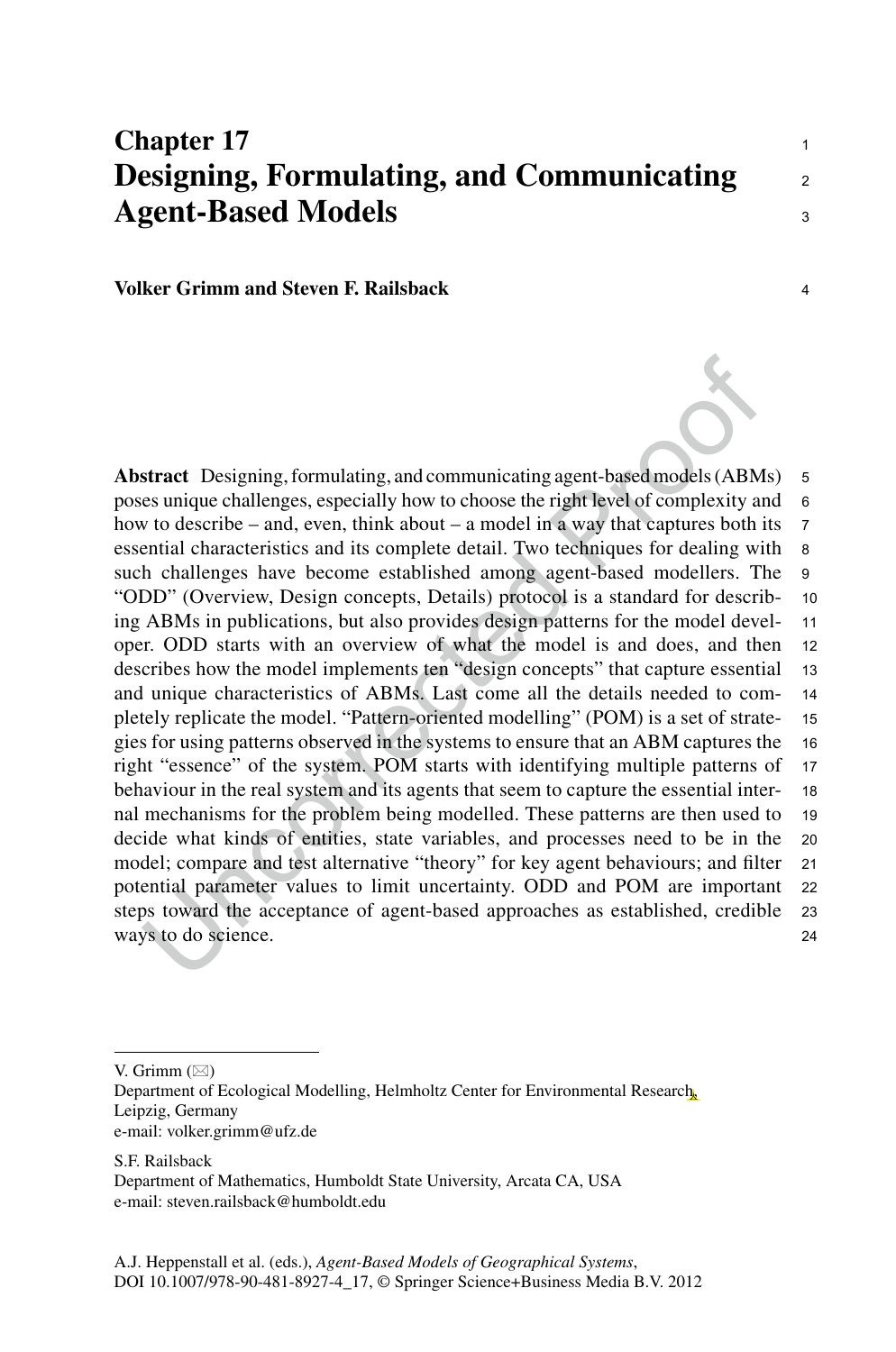#### **17.1 Introduction** 25

Agent-based models (ABMs) can be hard to communicate. They usually include different types of agents and spatial units, each distinguished by a suite of state variables, attributes, behaviours, and environmental processes. Model results can depend strongly on how model entities are initialised, how processes and events are scheduled, the data used to drive the simulated environment, and the details of how submodels represent model processes. As a consequence, many, if not most, descriptions of ABMs are lengthy but nevertheless incomplete. 26 27 28 29 30 31 32

Communication is, however, part and parcel of using ABMs as a scientific totels are the "Materials and Methods" used by modellers to obtain scientific volstils. Thus, as with any other method used in science, the very feat Communication is, however, part and parcel of using ABMs as a scientific tool. Models are the "Materials and Methods" used by modellers to obtain scientific results. Thus, as with any other method used in science, the very feature that renders an ABM "scientific" is replicability: that the same results can be obtained by peers if they use exactly the same materials and methods. But most published ABMs would be impossible, or at least challenging, to replicate. This situation cannot be tolerated because it undermines the credibility of ABMs as a scientific method. Moreover, because ABMs are increasingly built to support real-world decision making, model structure and assumptions need to be transparent to decision makers; otherwise the models are likely to be (justifiably) ignored, or used inappropriately. 33 34 35 36 37 38 39 40 41 42

Incomplete and inefficient communication is linked to a second challenge of agent-based modelling: the lack of a framework for designing ABMs. Current practice is that most ABMs are developed from scratch and that the choice of model structure and process representation is more or less *ad hoc*. Model design and formulation often reflect the disciplinary background, experience, and personal preferences of the modeller more than general principles of model design that would lead to similar model designs for similar problems. 43 44 45 46 47 48 49

Lack of efficiency and coherence in design and communication is to be expected for an emerging scientific approach. But agent-based modelling is no longer in its infancy: hundreds of ABMs have proven the potential of this approach, both in theory and application, in a wide array of disciplines; many research projects and programs dealing with complex systems include ABMs in their portfolio of approaches; and the issues of standardisation, communication, and transparency have increasingly been addressed over the last 10 years. 50 51 52 53 54 55 56

There are several examples of the drive for a general framework for ABMs. Railsback (2001) listed design concepts that are important for designing ABMs, in particular when adaptive behaviour is included. Grimm and Railsback [\(2005](#page-15-0)) devoted their book on individual-based modelling in ecology to making this approach more "coherent and efficient". A series of workshops addressed the issue of model replication (e.g., Hales et al. [2003\)](#page-15-1). Standards for model development (Richiardi et al. [2006](#page-16-1)) and communication were proposed (Grimm et al. [2006,](#page-15-2)  [2010\)](#page-15-3), and a community has been established with the mission to "foster the agentbased modelling development, communication, and dissemination for research, practice and education" (Janssen et al. [2008](#page-15-4)): the Open Agent Based Modelling 57 58 59 60 61 62 63 64 65 66

Consortium (www.openabm.org). 67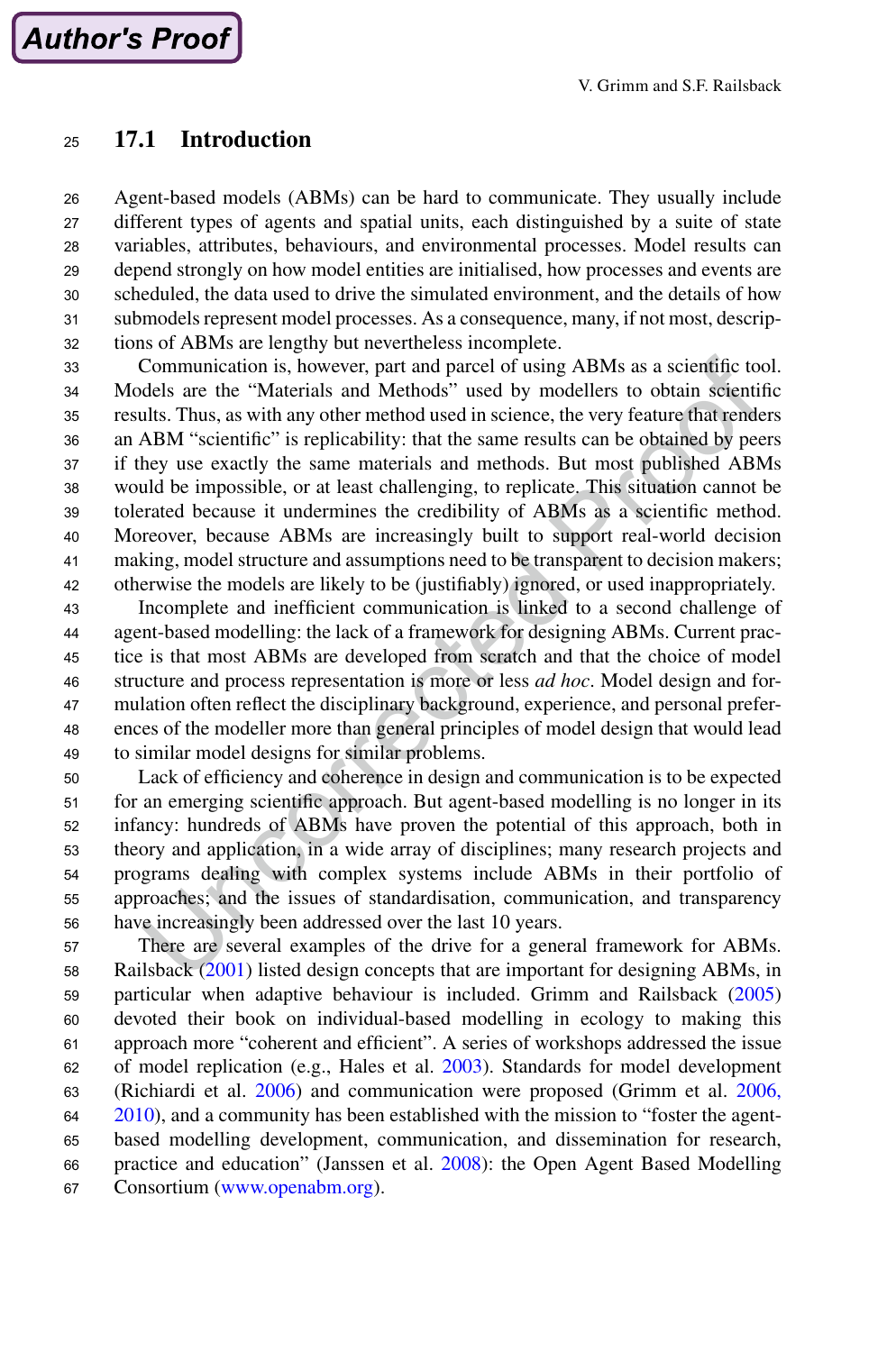

Standardisation is an indicator for a maturing approach: the approach has been used enough to understand its strengths and weaknesses, what decisions have to be made when using it, and how standards can make its use more efficient and coherent. Standards must of course avoid restricting the approach's flexibility and usefulness. 68 69 70 71 72

Here we present the ODD protocol, a standard for communicating and formulating ABMs; and pattern-oriented modelling (POM), a general strategy for tying model structure to multiple observed patterns to make model design and analysis less *ad hoc*. Both approaches were formulated in ecology but are relevant in any discipline using ABMs. Since both ODD and POM have been described in detail elsewhere, we focus here on what these approaches are, how they can be used, and what benefits they provide to the agent-based modeller. 73 74 75 76 77 78 79

### **17.2 The ODD Protocol**

The using Abous. Since both OLD and POM flave been described in details<br>where, we focus here on what these approaches are, how they can be used, and<br>then there is the second of the agent-based modeller.<br>
2. **The ODD Proto** The ODD protocol was developed as a standard format for describing individualand agent-based models (Grimm et al. 2006; Grimm and Railsback 2005). The acronym stands for the three blocks by which ODD's elements are grouped: Overview, Design concepts, Details. ODD is designed to be used for *all* ABMs, independent of their domain, purpose, complexity, and computer implementation. The main idea of ODD is to present ABMs in a hierarchical way: an overview of model structure and processes first, with details on processes last. Between overview and details is a checklist that explains how important general concepts for designing ABMs have been taken into account. This checklist ensures that modellers make important design decisions consciously and that readers understand how and why certain design decisions were made. 81 82 83 84 85 86 87 88 89  $90$ 91

Using ODD implies referring to this standard explicitly by stating: "The model description follows the ODD (Overview, Design concepts, Details) protocol for describing individual- and agent-based models (Grimm et al. 2006, 2010)" and then presenting the seven elements of ODD (Table 17.1) using exactly the given sequence and element labels. By using ODD always in this way, writers do not waste time figuring out how to organise their model description and readers avoid frustration by knowing exactly where to find information about a model. Moreover, understanding of a model is greatly facilitated by first providing an overview of its structure and processes. For most readers, this information is sufficient to grasp the overall rationale of the model and to understand its results. Readers hooked by the overview can go into more detail and see how certain processes have been represented. Finally, an ODD description should be complete enough to allow the model's replication. 92 93 94 95 96 **97** 98 99 100 101 102 103 104

For complex models, the Details and possibly also the Design concepts parts may be too long, so they can be moved to an electronic appendix, or the full ODD model description could be published in a separate report. 105 106 107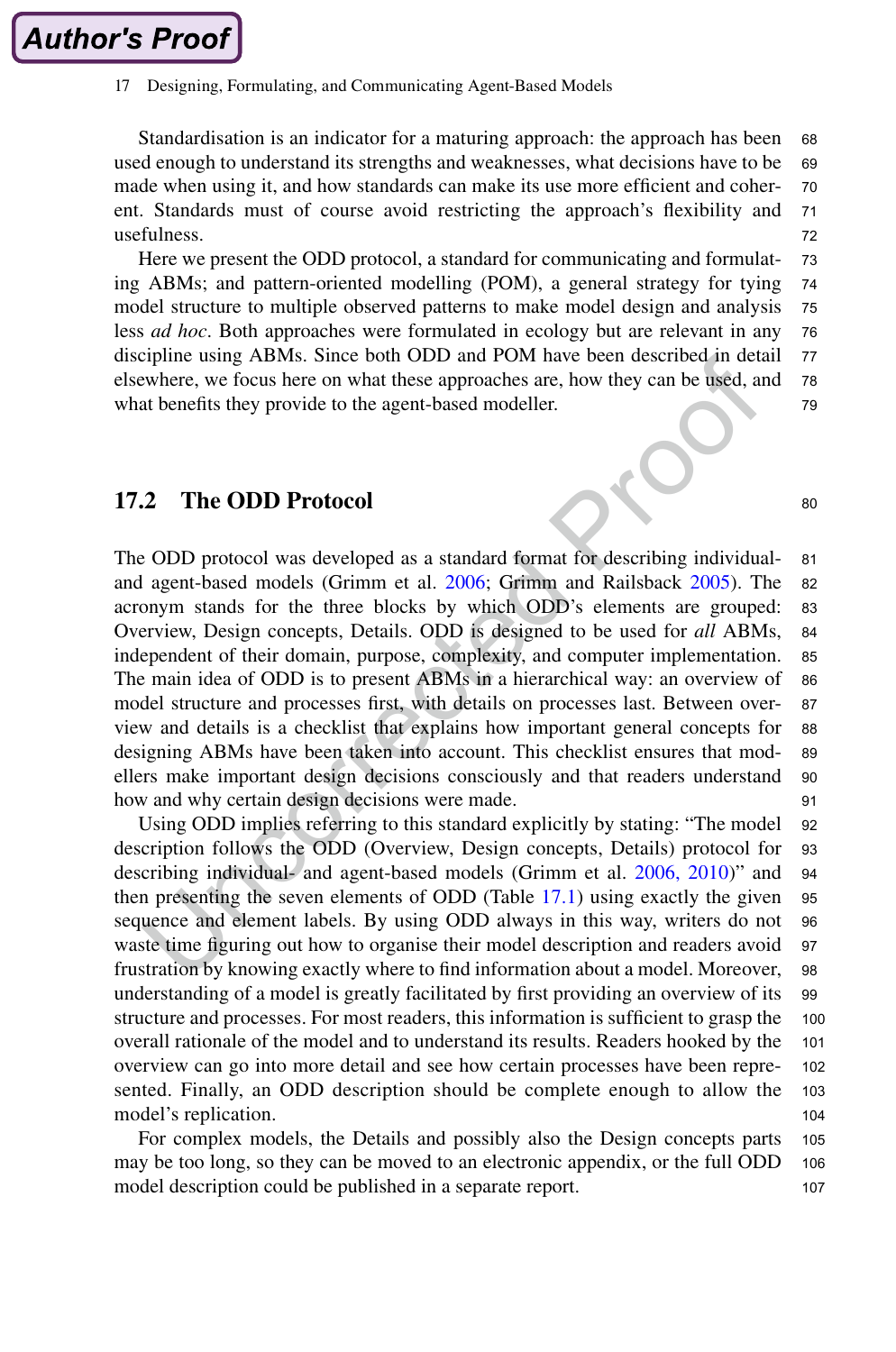| $uc/uc$ saloois/ $ouu$ |                                          |                                                                                                                                                                                                                                                                      |
|------------------------|------------------------------------------|----------------------------------------------------------------------------------------------------------------------------------------------------------------------------------------------------------------------------------------------------------------------|
| ODD                    | ODD element                              | Questions to be answered                                                                                                                                                                                                                                             |
| Overview               | Purpose                                  | What is the purpose of the model?                                                                                                                                                                                                                                    |
|                        | Entities, state variables,<br>and scales | What kind of entities are in the model? By what<br>state variables, or attributes, are these entities<br>characterised? What are the temporal and<br>spatial resolutions and extents of the model?                                                                   |
|                        | Process overview and<br>scheduling       | Which entities do what, in what order?<br>When are state variables updated? How is<br>time modelled — as discrete steps or as a<br>continuum over which both continuous<br>processes and discrete events can occur?                                                  |
| Design concepts        | Design concepts                          | There are ten design concepts (see text). How<br>have these concepts been taken into account<br>in the model's design?                                                                                                                                               |
| Details                | Initialisation                           | What is the initial state of the model, i.e. at time<br>$t = 0?$                                                                                                                                                                                                     |
|                        | Input data                               | What input does the model use from external<br>sources such as data files or other models to<br>represent processes that change over time?                                                                                                                           |
|                        | Submodels                                | What, in detail, are the submodels that represent<br>the processes listed in "Process overview and<br>scheduling"? What are the model parameters,<br>their dimensions, and reference values? How<br>were submodels designed or chosen, tested,<br>and parameterised? |
|                        |                                          |                                                                                                                                                                                                                                                                      |
| 17.2.1                 | <b>Design Concepts</b>                   |                                                                                                                                                                                                                                                                      |
|                        |                                          | The design concepts of ODD were first summarised by Railsback (2001), then                                                                                                                                                                                           |
|                        |                                          | discussed in detail in Grimm and Railsback (2005), and most recently updated by                                                                                                                                                                                      |
|                        |                                          | Grimm et al. $(2010)$ . The ten concepts are not actually needed to replicate a model,                                                                                                                                                                               |
|                        |                                          | but they are important for communicating the essence of how (and why) an ABM                                                                                                                                                                                         |
|                        |                                          | has been designed—because traditional formats such as equations and diagrams                                                                                                                                                                                         |
|                        |                                          | cannot capture the essence of most ABMs. For example, the first design concept is                                                                                                                                                                                    |
|                        |                                          | $\mu$ (not discuss to the discussion of the discussion of the discussion of the discussion of the discussion of the discussion of the discussion of the discussion of the discussion of the discussion of the discussion of th                                       |

<span id="page-3-0"></span>**Table 17.1** The seven elements of the ODD protocol (See also the ODD webpages at www.ufz. de/oesatools/odd) t1.1  $\overline{11}$ 

#### *17.2.1 Design Concepts* 108

**Author's Proof** 

The design concepts of ODD were first summarised by Railsback (2001), then discussed in detail in Grimm and Railsback (2005), and most recently updated by Grimm et al.  $(2010)$ . The ten concepts are not actually needed to replicate a model, but they are important for communicating the essence of how (and why) an ABM has been designed—because traditional formats such as equations and diagrams cannot capture the essence of most ABMs. For example, the first design concept is "emergence". Its discussion should explain whether key model results are imposed, or whether instead they emerge from agent behaviours and other processes – information that is the key to understanding the rationale of the model. Here "imposed" means that model rules and equations force the model to behave in a predictable way. For example, if a model is designed so that an event like a traffic jam occurs with a constant probability of 5%, then it is no surprise that on average the model produces traffic jams 5% of the time. If, however, traffic jams emerge from the behaviour and decisions of the agents and the roads they follow, there is no simple way to predict how often traffic jams occur: we have to run the model and see what emerges. 109 110 111 112 113 114 115 116 117 118 119 120 121 122 123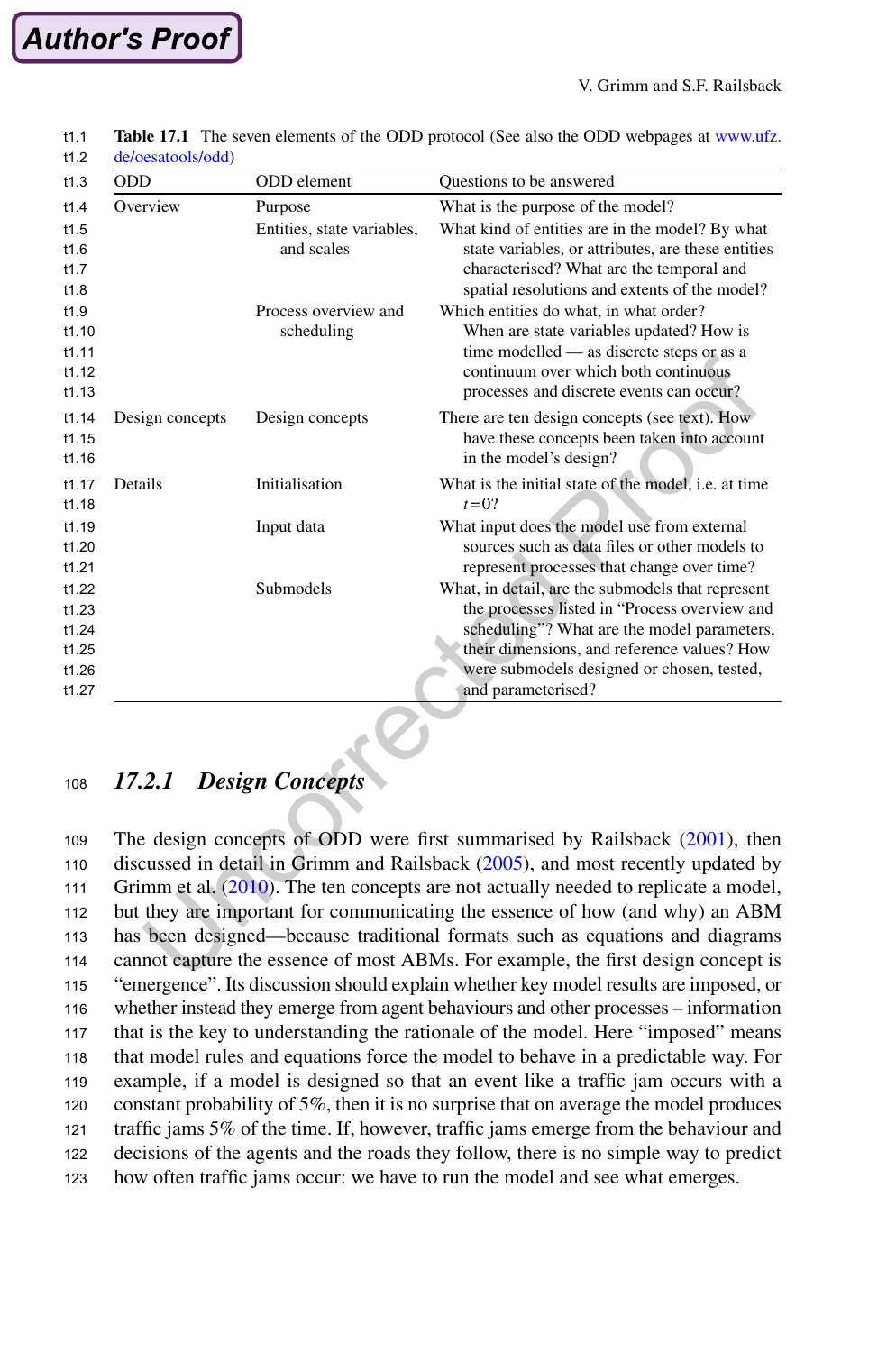

In many descriptions of ABMs, it is not entirely clear what the authors wanted to emerge and what they imposed. Similar "ad hoceries" often occur with the other design concepts. The following description of the concepts is adopted from Grimm et al. [\(2010](#page-15-3)): 124 125 126 127

- • *Emergence*. What key outputs of the model are modelled as emerging from the adaptive behaviour of its agents? Are there other outputs that are more tightly imposed by model rules and hence less dependent on what individuals decide to do? 128 129 130 131
- • *Adaptation*. What rules do agents have for changing behaviour in response to changes in themselves or their environment? Do these traits explicitly aim at increasing some measure of individual objectives or success? Or do they instead cause individuals to reproduce observed behaviours that are implicitly assumed to convey success? 132 133 134 135 136
- • *Objectives*. If adaptive behaviour is represented as explicitly seeking some objective, what is the objective and how is it measured? Examples of "objectives" are "fitness" for organisms, "utility" for economic reward in social models, or simply "success". 137 138 139
- *Learning*. Do individuals change their adaptive behaviour over time as a consequence of their experience? How? 140 141
- *Prediction*. To make decisions, model agents often need to predict future consequences of their alternatives. What internal models are used by the agents to estimate future conditions or consequences of their decisions? What "tacit" or hidden predictions are implied in these internal models? 142 143 144 145
- changes in themselves or their environment? Do these traits explicitly aim<br>noraceasing some measure of individual objectives or success? Or do they instead<br>cause individuals to reproduce observed behaviours that are implic • *Sensing*. What information (state variables of other model entities and themselves) can agents sense and consider in their adaptive decisions? Are the mechanisms by which agents obtain information modelled explicitly, or are agents simply assumed to "know" these variables? 146 147 148 149
- *Interaction*. What kinds of interactions among agents are in the model? Are there direct interactions, or are the interactions indirect, e.g. via competition for a mediating resource? How do agents interact with their environment? 150 151 152
- • *Stochasticity*. What processes are modelled by assuming that they are random or partly random? Why is stochasticity used – to represent variability in a simple way, or to cause events or behaviours to occur with a specified frequency? 153 154 155
- *Collectives*. Are there aggregations of agents that affect, and are affected by, the agents? Examples include social groups, fish schools and bird flocks, human networks and organisations, or cells constituting an organ. Are collectives represented as emergent properties of the agents or as a separate kind of entity with its own state variables and traits? 156 157 158 159 160
- • *Observation*. What data and patterns must be observed from the ABM for testing, understanding, and analyzing it, and how are they collected? 161 162

ODD model descriptions should describe how these design concepts were taken into account. It is possible to leave out some of the concepts if they are not included in the ABMs design at all (e.g., if adaptive behaviour is simple, then Objectives, Learning, and Prediction may be irrelevant). Four concepts are relevant to almost every ABM: emergence, interaction, stochasticity, and observation. 163 164 165 166 167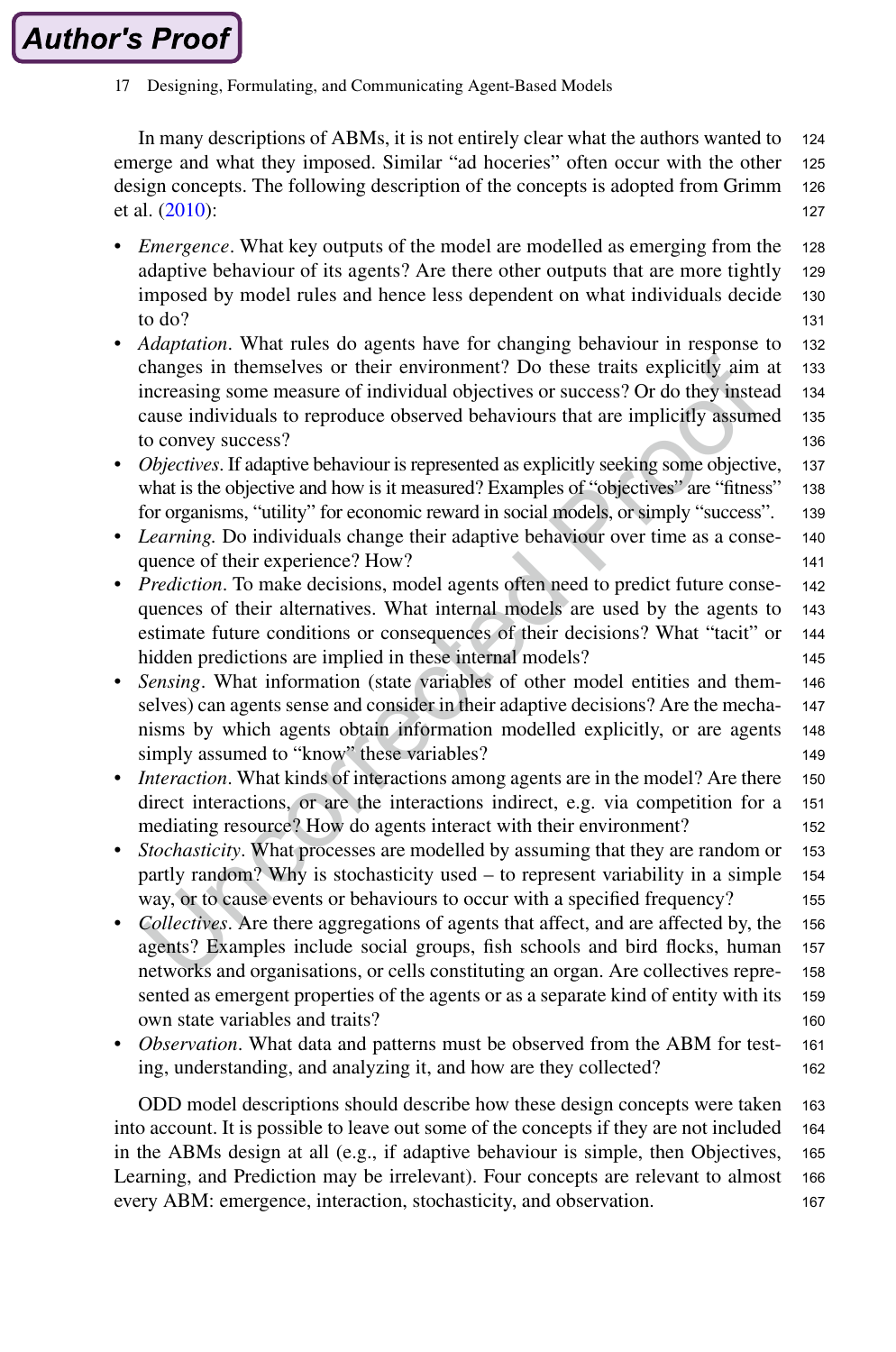# **Author's Proof**

#### *17.2.2 Examples* 168

As a simple example, we apply the ODD protocol to the "Segregation" model published as part of NetLogo (Wilensky [1997\)](#page-16-2), which was inspired by the work of T. Schelling (e.g., Schelling [1971\)](#page-16-3). 169 170 171

*Purpose.* The model addresses segregation of households in cities: why members of two different groups tend to separate into different neighbourhoods. The model explores the relationship between how tolerant individuals are of the opposite group and how segregated neighbourhoods are, when individuals express intolerance by moving. 172 173 174 175 176

now segregated neignbourhoods are, when intrivianals express intolerance in<br>thites, *state variables*, *and scales*. The model entities include mobile agents the<br>resent households, and scales. The model entities include m *Entities, state variables, and scales.* The model entities include mobile agents that represent households, and square grid cells that represent houses. Households are characterised by their location (which house they occupy) and their colour, which is either blue or red. Households also have a state variable "happy?", a boolean variable set to false if the household is intolerant of its neighbours. The grid cells make up a square  $51 \times 51$  cells in extent, with no depiction of roads or other spaces between them. The space is "toroidal": if an agent moves off one edge of the space, it reappears on the opposite edge; and the neighbours of a household on one edge of the space include those on the opposite edge. 177 178 179 180 181 182 183 184 185

The length of a time step is unspecified but represents the time in which a household would decide whether to move. The number of time steps in a model run is an emergent outcome: the model runs until no households are intolerant of their neighbours and want to move (see submodel *move*). 186 187 188 189

*Process overview and scheduling*. The following actions are executed, in this order, once per time step. 190 191

- If no households are intolerant of their neighbours ("happy?" is true for all households), then the model stops. 192 193
- The households who are intolerant of their neighbours ("happy?" is false) execute the submodel *move*. The order in which these households execute is randomly shuffled each time step. 194 195 196
- • All households update their "happy?" variable (see submodel *update*). 197
- • Outputs for system-level results are updated. 198

*Design concepts*. The key outcomes of the model are segregation patterns, especially how strongly segregated the entire system is; these outcomes *emerge* from how tolerant households are to unlike neighbours. The households' *adaptive behaviour* is to move when their *objective* – to live in a neighbourhood with the fraction of unlike neighbours below their tolerance threshold – is not met. The behaviour does not involve learning, or prediction other than the implicit prediction that moving will lead to a neighbourhood where the tolerance objective is met. Households *sense* the colour of other households on the eight surrounding grid cells. *Stochasticity* is used in only two ways: to initialise the model so that it starts unsegregated; and to determine the new location of households when they move, because modelling the 199 200 201 202 203 204 205 206 207 208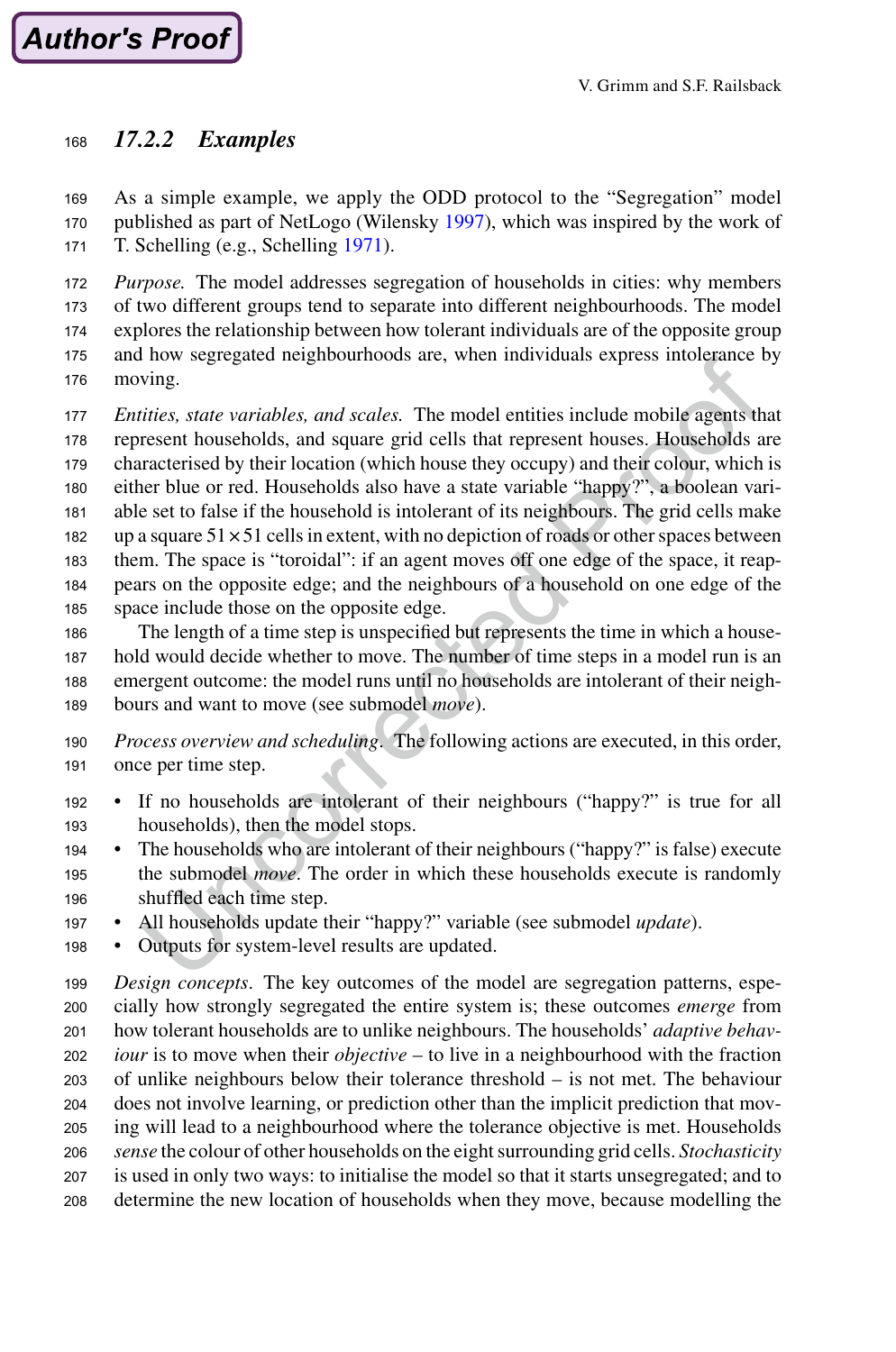

details of the movement is beyond the scope of this model. *Observations* include a visual display of which colour household is on each grid cell, and two numerical results: the mean (over all households) percent of neighbours of similar colour, and the percent of households with "happy?" false. 209 210 211 212

*Initialisation.* A user-chosen number (typically, 2000) of households are initialised. They are each placed on a random empty grid cell and given a colour randomly, with equal probability of red and blue. 213 214 215

216

*Input data*. The model does not use input from external models or data files.

*Submodels*. The submodel *move* is performed by individual households if they are not tolerant of their neighbours. The household chooses a direction randomly from a uniform real distribution between  $0^{\circ}$  and  $360^{\circ}$ , then moves forward a distance drawn randomly from a uniform real distribution of 0–10 grid cell widths. If there is already a household on the grid cell at this new location, the household repeats the move. If the new grid cell is empty, the household moves to its centre. 217 218 219 220 221 222

The submodel *update* is conducted by all households, to determine whether they tolerate their neighbourhood. The tolerance of households is determined by a parameter "%-similar-wanted", the value of which ranges from 0 to 100 and applies to all households. A household's "neighbours" are all households on the eight surrounding patches. The household's variable "happy?" is set to false unless the number of neighbours with the household's colour is greater than or equal to "%-similarwanted" divided by 100 and multiplied by the number of neighbours. 223 224 225 226 227 228 229

Using ODD for such simple models may look overdone. However, the ODD model description has a clear hierarchical structure, different elements of the model are easy to find, and all information required for implementation is provided. Moreover, the design concepts provide some explanation of why the model was designed as it was. 230 231 232 233 234

*models.* The submodel *move* is performed by i[n](#page-15-6)dividual households if they a tolerant of their neighbours. The household chooses a direction randomly from real distribution between 0° and 360°, then moves forward a dista An important benefit of ODD is that any ABM can be described in exactly the same format as the segregation model. ODD thus provides a unifying format. Consequently, using ODD to rewrite model descriptions made it much easier to compare three different models of land use/land cover changes (Polhill et al. 2008a): SLUDGE (Parker 1999; Parker and Meretsky 2004), SOME (Brown et al. [2004,](#page-14-0)  [2005\)](#page-14-1), and FEARLUS (Polhill et al. 2001; Gotts et al. 2003) with the ELMM extension (Polhill et al. 2005, 2008b). 235 236 237 238 239 240 241

Just identifying the entities and state variables of the three models made it easy to see the conceptual similarities of these models, but also their differences in complexity, resolution, and scope (Table [17.2](#page-7-0)). Obviously, SLUDGE and SOME are conceptually very simple and similar, whereas FEARLUS+ELMM can represent quite complex landscapes and scenarios. FEARLUS+ELMM could, however, probably be mapped to the two simpler models by choosing simplified parameterisations and initialisations. Model-to-model comparison, and thus transfer of questions, model designs, and results, is greatly facilitated by using ODD. This applies also to comparing process overviews and schedules, and design concepts (Polhill et al. [2008a](#page-15-5)). 242 243 244 245 246 247 248 249 250 251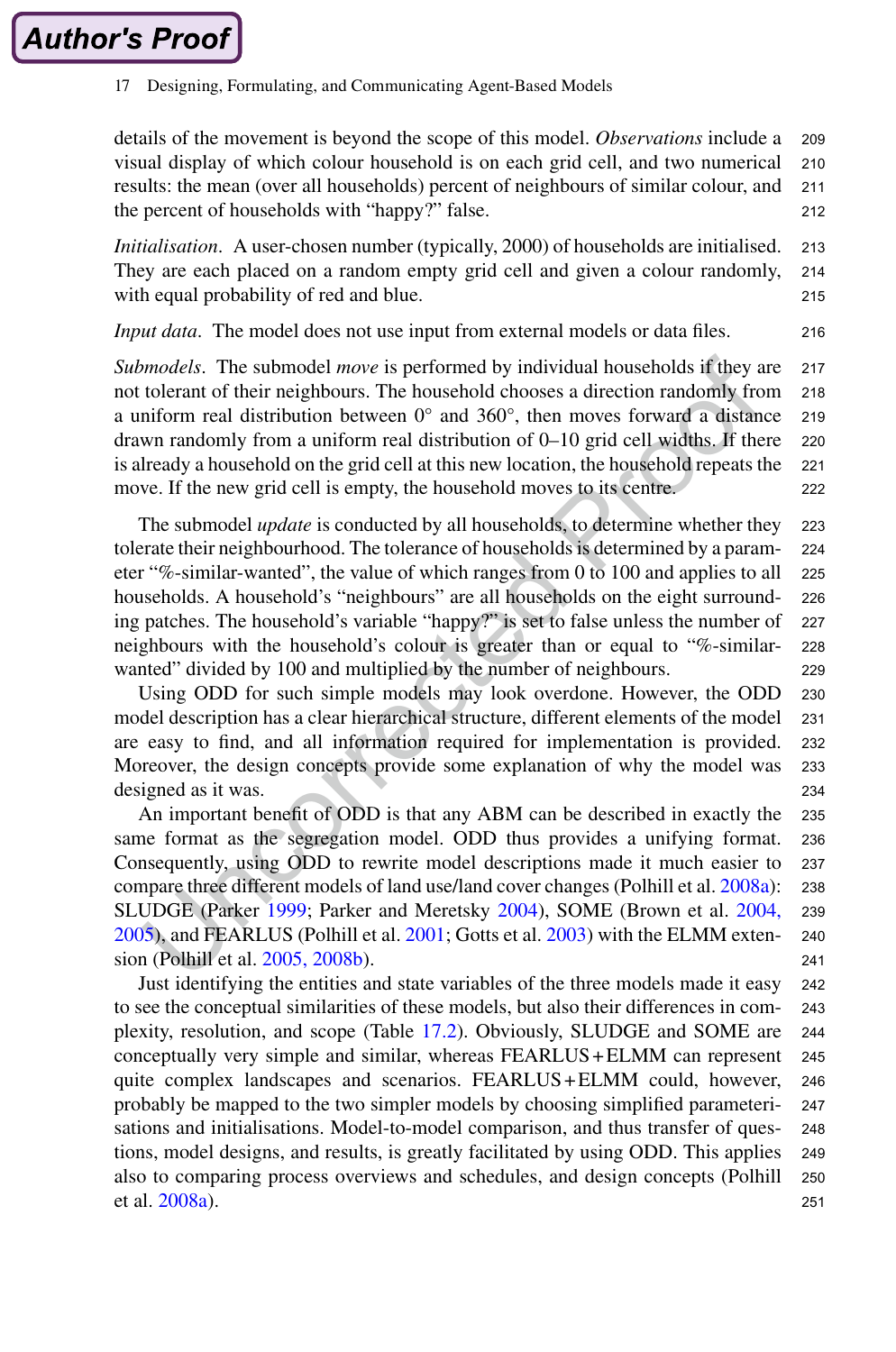<span id="page-7-0"></span>

| 2.3<br>2.2<br>t2.1 | also Polhill et al. 2008a) |                          |                             |                 |                                   |                    | tion, in addition the precise number and type of state variables needs to be specified, for example for "biophysical characteristics" or "aestethic quality" (See<br>Table 17.2 Comparison of the entities (bold) and their state variables (itemized lists) of three land use model (see text for references). For a full ODD descrip- |
|--------------------|----------------------------|--------------------------|-----------------------------|-----------------|-----------------------------------|--------------------|-----------------------------------------------------------------------------------------------------------------------------------------------------------------------------------------------------------------------------------------------------------------------------------------------------------------------------------------|
| t2.4               | <b>SLUDGE</b>              |                          |                             | SOME            |                                   | FEARLUS+ELMM       |                                                                                                                                                                                                                                                                                                                                         |
| 12.5               | Land-scape cell            |                          | Productivity                | Land-scape cell | Aestethic quality<br>$\mathbf{I}$ | Land parcel        | <b>Biophysical characteristics</b>                                                                                                                                                                                                                                                                                                      |
| 2.6                |                            |                          | Externalities               |                 | Coordinates                       |                    | Land use (of the past)                                                                                                                                                                                                                                                                                                                  |
| 12.7               |                            | $\overline{1}$           | Output price for land use 0 |                 |                                   |                    | Yield (of most recent land use)                                                                                                                                                                                                                                                                                                         |
| 2.8                |                            | $\overline{\phantom{a}}$ | Coordinates                 |                 |                                   |                    | Owning land manager                                                                                                                                                                                                                                                                                                                     |
| 12.9               | Land owner                 | $\overline{1}$           | Land use                    | Resident        | Relative importance               | Land manager       | List of owned land parcels                                                                                                                                                                                                                                                                                                              |
| t2.10              |                            | $\overline{\phantom{a}}$ | Coordinates                 |                 | of three different aspects        |                    | Land manager's subpopulation                                                                                                                                                                                                                                                                                                            |
| 12.11              |                            |                          |                             |                 | of landscape cell                 |                    | Land managers market                                                                                                                                                                                                                                                                                                                    |
| t2.12              |                            |                          |                             |                 | Utility                           |                    | Account                                                                                                                                                                                                                                                                                                                                 |
| 12.13              |                            |                          |                             |                 | Coordinates                       |                    | Aspiration threshold                                                                                                                                                                                                                                                                                                                    |
| 12.14              |                            |                          |                             |                 |                                   |                    | Memory size                                                                                                                                                                                                                                                                                                                             |
| 2.15               |                            |                          |                             |                 |                                   |                    | Land offer threshold                                                                                                                                                                                                                                                                                                                    |
| 12.16              |                            |                          |                             |                 |                                   |                    | Bidding strategy                                                                                                                                                                                                                                                                                                                        |
| 12.17              |                            |                          |                             |                 |                                   |                    | Selection strategy                                                                                                                                                                                                                                                                                                                      |
| 12.18              | Market location            | $\overline{\phantom{a}}$ | Coordinates                 | Service center  | Coordinates                       | Subpopulation      | Land manager list                                                                                                                                                                                                                                                                                                                       |
| 12.19              |                            |                          |                             |                 |                                   |                    | Incomer offer price distribution                                                                                                                                                                                                                                                                                                        |
| t2.20              |                            |                          |                             |                 |                                   |                    | Imitative probability distribution                                                                                                                                                                                                                                                                                                      |
| 12.21              |                            |                          |                             |                 |                                   |                    | Aspiration threshold distribution                                                                                                                                                                                                                                                                                                       |
| 12.22              |                            |                          |                             |                 |                                   |                    | Land offer threshold distribution                                                                                                                                                                                                                                                                                                       |
| 12.23              |                            |                          |                             |                 |                                   |                    | Bidding strategy distribution                                                                                                                                                                                                                                                                                                           |
| 12.24              | Land-scape                 | $\overline{\phantom{a}}$ | mensions<br>Ä               |                 |                                   | <b>Land</b> market | Auction type                                                                                                                                                                                                                                                                                                                            |
| 12.25              |                            |                          |                             |                 |                                   |                    | Parcels for sale list                                                                                                                                                                                                                                                                                                                   |
| 12.26              |                            |                          |                             |                 |                                   |                    | <b>Bid</b> list                                                                                                                                                                                                                                                                                                                         |
| 12.27              |                            |                          |                             |                 |                                   | Environment        | Spatial topology                                                                                                                                                                                                                                                                                                                        |
| t2.28              |                            |                          |                             |                 |                                   |                    | External conditions                                                                                                                                                                                                                                                                                                                     |
| 12.29              |                            |                          |                             |                 |                                   |                    | Array of probabilities of changes                                                                                                                                                                                                                                                                                                       |
| 12.30              |                            |                          |                             |                 |                                   |                    | in external conditions                                                                                                                                                                                                                                                                                                                  |
| 12.31              |                            |                          |                             |                 |                                   |                    | Break-even threshold                                                                                                                                                                                                                                                                                                                    |
| 12.32              |                            |                          |                             |                 |                                   |                    | Possible land uses                                                                                                                                                                                                                                                                                                                      |
|                    |                            |                          |                             |                 |                                   |                    |                                                                                                                                                                                                                                                                                                                                         |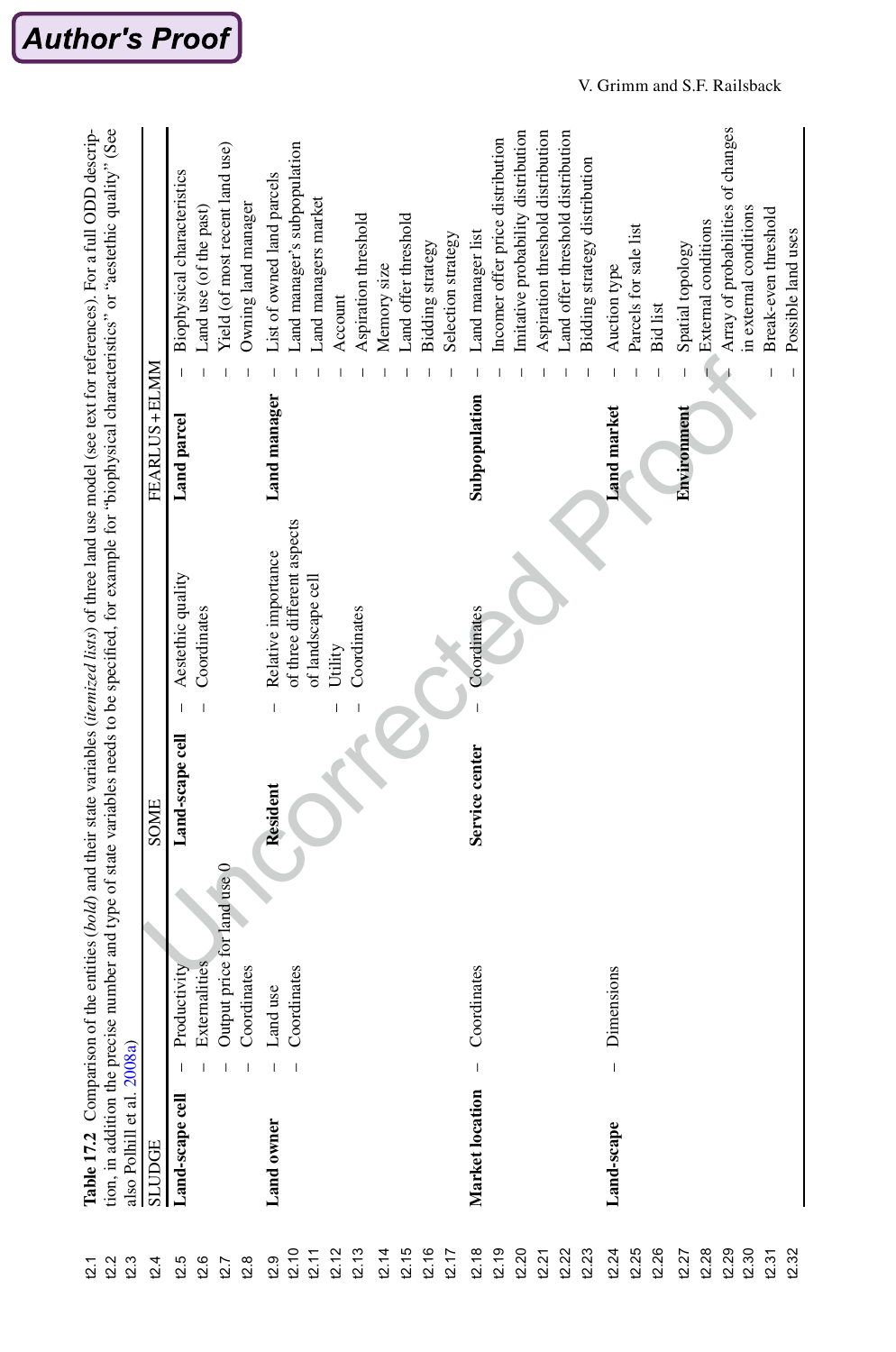

#### *17.2.3 ODD as Design Patterns for Formulating ABMs*

Since 2006, ODD has been used for over 70 individual- and agent-based models. ODD has mainly been used by ecologists, but recently applications are appearing in other domains as well, e.g., microbiology (Hellweger et al. [2008](#page-15-12)), socio-ecology (Guzy et al. [2008](#page-15-13)), biomedical research (Galvão and Miranda [2009](#page-14-2)), and anthropology (Premo and Hublin [2009](#page-15-14)). After reviewing most of these applications of ODD and summarising the questions and comments from many ODD users, Grimm et al. [\(2010](#page-15-3)) revised ODD slightly but completely rewrote its description and explanation to make its use easier. 253 254 255 256 257 258 259 260

make its use easier.<br>
Reviewing these applications of ODD [re](#page-16-4)vealed unexpected benefits, includin<br>
CODD provides a general format for thinking about and designing ABMs. OD<br>
CODD provides a general format for thinking about Reviewing these applications of ODD revealed unexpected benefits, including that ODD provides a general format for thinking about and designing ABMs. ODD makes us ask questions about model structure and design in a hierarchical way: structure and overview first, processes and details later. This facilitates translating the often confusing and vague conceptual models are the starting point of any modelling process (Grimm and Railsback 2005) into model formulations. Scientists with no background in agent-based modelling found ODD helpful for understanding what would be involved to implement an ABM of their system and problem. Likewise, communication between students who develop ABMs and their supervisors is made much more efficient by using ODD. ODD also facilitates communication between different domains, which usually have their own styles of modelling and communicating models. 261 262 263 264 265 266 267 268 269 270 271 272

Last but not least, ODD corresponds to "design pattern" in software engineering (Gamma et al. 1994), which describe "recurring solutions to common problems in software design" (Wikipedia 2009). In agent-based modelling, ODD is a design pattern for formulating new models, and for re-formulating existing models. 273 274 275 276

### **17.3 Patterns and Stylized Facts**

While ODD has proven very important and useful, it provides only a general structure for formulating ABMs. It cannot, by itself, prevent "ad hocery" in the choice of entities and state variables. ABMs can still be too simple or too complex to be useful for inferences about how their real counterparts are working. We need a strategy for increasing the chance that our models explain the internal organisation of real complex systems by guiding our choices of what to include in a model and in what detail. 278 279 280 281 282 283 284

Such a strategy emerged in ecology over the last 15 years: pattern-oriented modelling (POM). It is based on the notion that complex systems provide indicators of their internal organisation: patterns, signals, or regularities that cannot be explained by random processes and therefore call for an explanation (Heine et al. [2007](#page-15-15)). For example, if vegetation in semi-arid regions shows a characteristic banded structure (Fig. [17.1\)](#page-9-0), we can take this pattern as an indicator of how vegetation is affected by, 285 286 287 288 289 290

252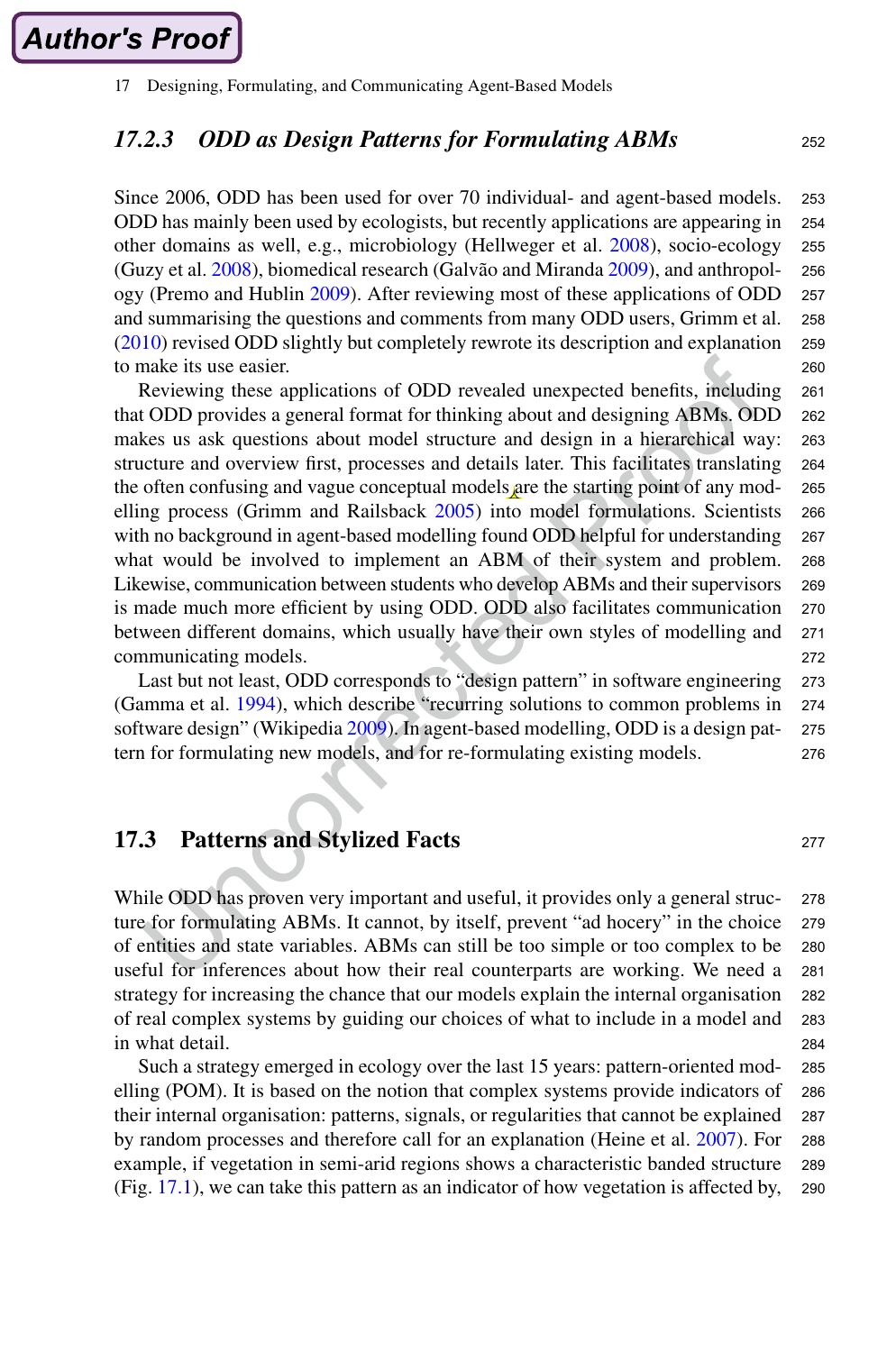<span id="page-9-0"></span>

Fig. 17.1 Banded vegetation pattern in semi-arid regions produced by a simple grid-based model (Thiery et al. 1995; model reimplementation courtesy of U. Berger). The  $100 \times 100$  cells each have the size of a tree. *Dark cells* are covered by woody vegetation, *white cells* are not. Implicitly, the landscape is assumed to have a gentle slope so that runoff from rain flows from *top* to *bottom*

and affects, the distribution of water. Our task thus is to "decode" the patterns observed in the real systems. We do this inversely by trying to find models that produce the same patterns. 291 292 293

This approach is certainly not new but just the basic idea of science, or inference (Platt 1964). Patterns were key to revealing the internal organisation of atoms and the universe (spectral patterns), identifying quasars (periodic signals), and proposing asteroids as the cause of mass extinctions (unusual Iridium concentrations in geologic strata). However, one important and often neglected point in the science of agent-based complex systems is that a single pattern is rarely enough to decode the internal organisation. Many different models are, for example, able to reproduce cycles in the population dynamics of small mammals (Czárán [1998\)](#page-14-4). How can we select the right model or falsify models that produce cycles for the wrong reasons? 294 295 296 297 298 299 300 301 302 303

The basic and simple idea of POM is to use multiple patterns, observed at different scales and hierarchical levels, as multiple criteria for selecting among alternative model structures, submodel formulations, and parameter sets. One single pattern might be relatively "weak" and contain little information so that still, say, half of the models considered would reproduce it. But by adding a second pattern, we possibly reduce the degrees of freedom in model structure. Thus, every single pattern serves 304 305 306 307 308 309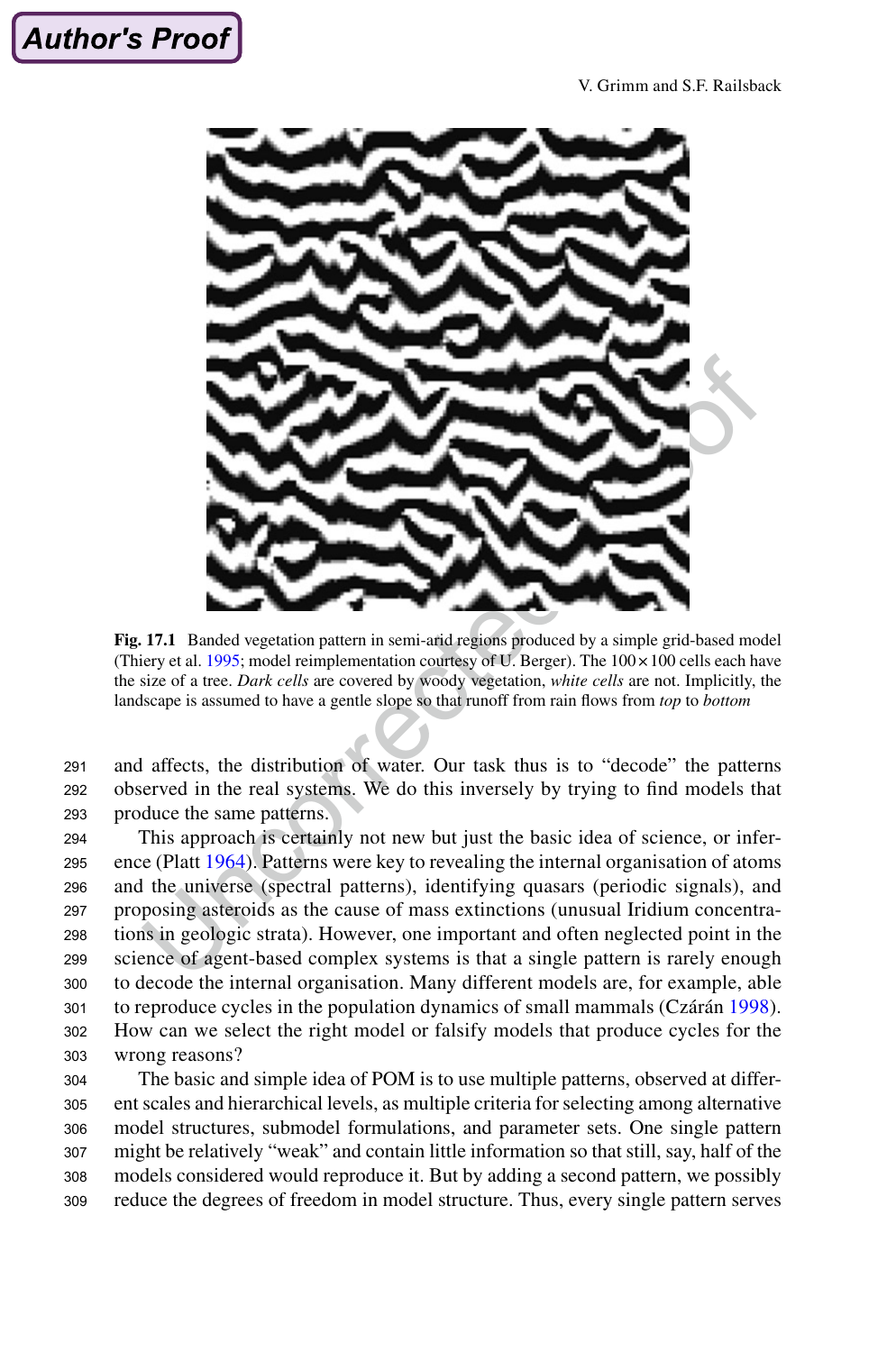

as a filter. Again, this method of inference is old and regularly used by detectives who use motives, alibis, witness statements, and evidence to filter possible suspects. Or, in the famous story of the discovery of the structure of DNA (Watson [1968\)](#page-16-6), X-ray diffraction patterns indicated a spiral structure, but many such structures were compatible with this patterns. Only after two additional patterns, Chargaff's rule and the geometry of purine and pyridimine bases, were taken into account was the real structure identified. 310 311 312 313 314 315 316

In social sciences and in particular in economics, the notion of "stylised facts" (after Kaldor [1961\)](#page-15-17) corresponds to what we here mean by patterns. In the modelling literature of these domains, stylised facts often seem to be disregarded as too vague to use for rigorous inferences. The point of POM is, however, to increase inferential power by *combining* multiple vague, weak, or qualitative patterns or stylised facts (see also the discussion of 'middle range models' by Gilbert (2008, pp. 41–44)). 317 318 319 320 321 322

### **17.4 Pattern-Oriented Modelling**

In POM, multiple patterns are used for three elements: designing model structure (what entities, state variables, and processes to include); selecting among alternative submodels; and determining parameter values. 324 325 326

#### *17.4.1 Patterns for Model Structure*

Trainer [o](#page-14-5)f these comains, styles are acceled to the reseminate and so was set for rigorous inferences. The point of POM is, however, to increase inferentiate and so the discussion of 'middle range models' by Gilbert (2008, The key question of POM's first element is: what do experts who know the system well consider to be characteristic features, or essentials, of the system? For example, in growing cohorts of trees, competition among neighbouring trees increases as the trees grow. Initial differences in size and the trees' spatial distribution cause some trees to be more suppressed by competition so they die, which is called "self-thinning" in ecology. The resources used by the trees that die (space, light, nutrients) become available to survivors, who can grow further until competition is again strong enough that more trees die. 328 329 330 331 332 333 334 335

A characteristic pattern of this process is that the relationship between average tree biomass and tree density follows a power law: a straight line on a log-log graph. Moreover, the slope of this line is similar for virtually all plant species and environments. Until about 2000 it was believed that the slope has to be, for theoretical reasons, –3/2 but a new theory predicts a slope of −4/3 (Enquist et al. [1998\)](#page-14-6). 336 337 338 339 340

The consequence of this pattern for modelling self-thinning was that models focussed on tree density and average biomass as state variables. Different models, however, can each produce a power law with the right slope. So, what other patterns characterise self-thinning? This question is not fully answered yet, but it seems that the spatial distribution of trees is quite regular during the entire process, which indicates that neighbour competition, depending on local tree density, is important. 341 342 343 344 345 346

323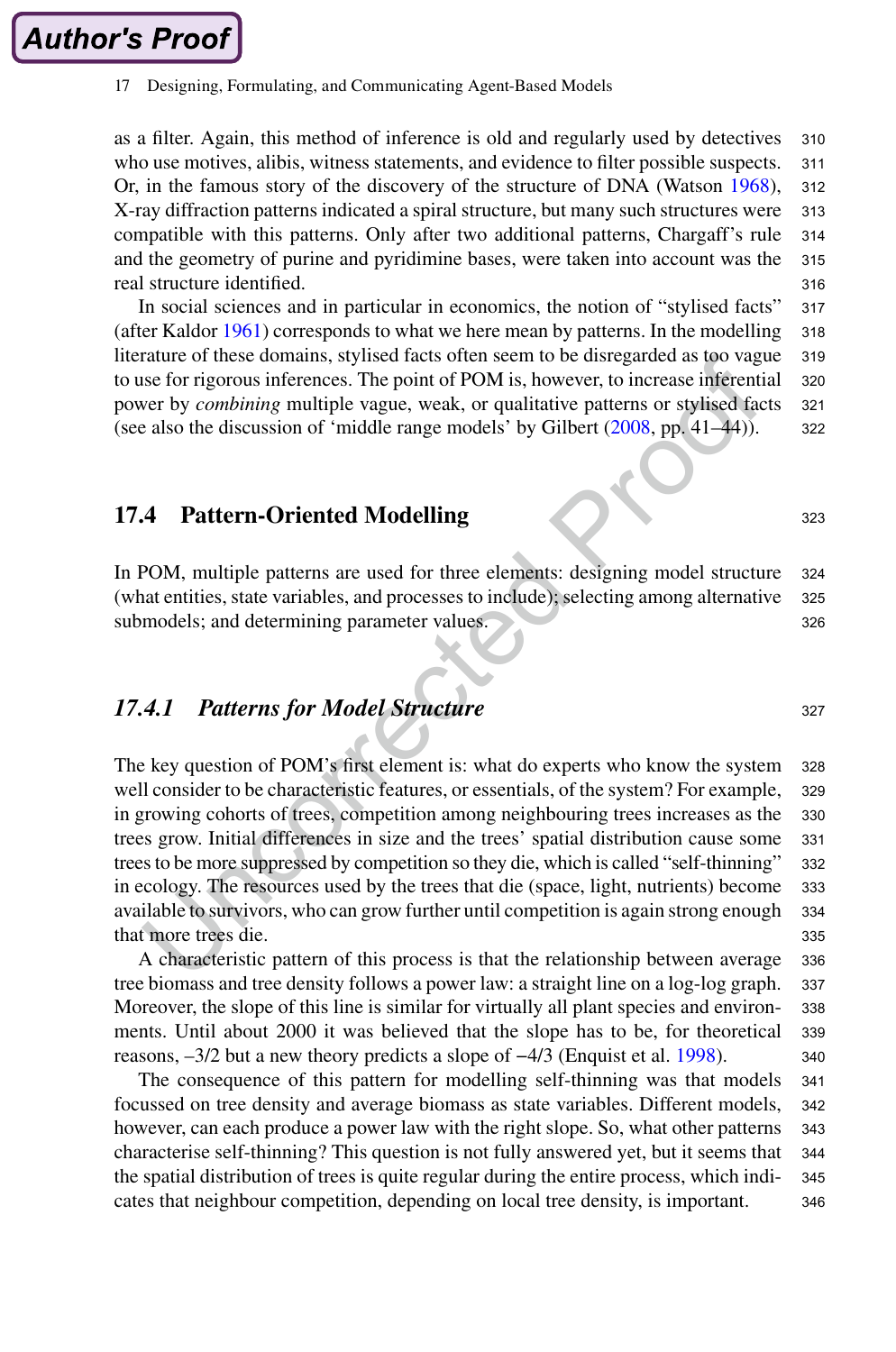To potentially explain this regular spatial distribution, a model should be individualbased so that space and local interactions can be represented. Trees might be represented just by their biomass, which corresponds to a certain "zone of influence" over which they interact with neighbours (Berger and Hildenbrandt [2000\)](#page-14-7). No further patterns seem to be known yet that would suggest including further state variables of the trees, e.g. height, crown shape, etc. Interestingly, power laws are also found in the size distribution of cities, where probably similar mechanisms of neighbour competition are the underlying mechanism (Batty [2005\)](#page-14-8). 347 348 349 350 351 352 353 354

To use POM to design a model structure, we identify multiple patterns, typically two to five, which seem to characterise the system and problem being modelled. Making it possible for the model to reproduce each pattern requires adding some state variables and processes. These make the model more complex but also rich enough in structure to be tested against not only one, but multiple patterns. The models are also "mechanistically rich" (DeAngelis and Mooij 2003) so that they can be checked for patterns that were not used for model formulation and calibration. 355 356 357 358 359 360 361

F[o](#page-14-9)r some two contracterists in expecting the system and proton the product of the system and product the system and protocol is evirally so the evirally sight possible for the model to reproduct each pattern requires addi An example of a mechanistically rich model is the natural beech forest ABM of Rademacher et al. (2004), who found characteristic patterns in the age structure and spatial distribution of canopy trees in model results. These patterns were not at all considered during model formulation and verification, which were driven by other characteristic patterns, but agreed very well with observations (Rademacher et al. [2001\)](#page-16-8). This discovery indicated that the model captures essentials of the system's internal organisation instead of just being fit to observations. One generic feature of structurally realistic models is that they reproduce observed patterns at different hierarchical levels simultaneously. They capture essential behaviours of both the system and its agents. 362 363 364 365 366 367 368 369 370 371

Quite a few ABMs have been oriented towards reproducing sets of observed patterns, but usually this is not stated explicitly. POM means to use multiple patterns systematically and explicitly. 372 373 374

#### *17.4.2 Patterns for Selecting Submodels* 375

ABMs usually comprise a set of submodels that describe the model entities' behaviour. The segregation model described above, for example, has two submodels, *move* and *update*. Formulating submodels includes many degrees of freedom. The decision of whether and where to move could, instead of being very simple and partly random, have been a complex algorithm using knowledge about distant locations and prediction of future changes in neighbourhoods. Submodels, like entire models, must compromise between being simple and unrealistic vs. more realistic and harder to understand. How much detail, and what detail, must we have to solve a particular problem? 376 377 378 379 380 381 382 383 384

The idea of POM for selecting submodels is to use the entire ABM as a virtual laboratory in which we separately test alternative submodels: which submodel, or theory (Grimm and Railsback [2005](#page-15-0)), is able to reproduce multiple observed patterns 385 386 387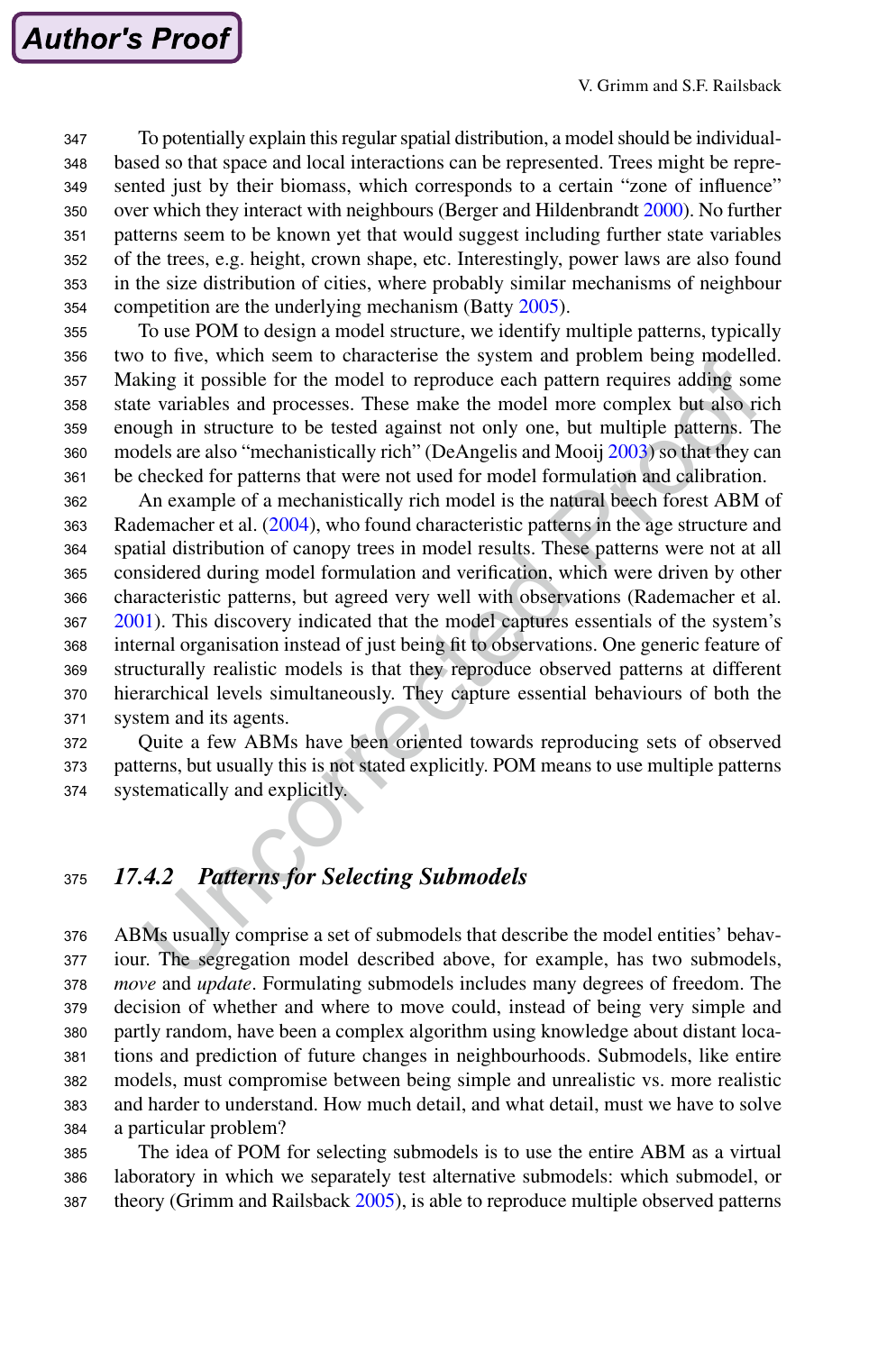- **Author's Proof** 
	- 17 Designing, Formulating, and Communicating Agent-Based Models

simultaneously? If more than one submodel can do so, which is the most simple one? For example, Railsback and Harvey [\(2002](#page-16-9)) distilled from the literature six broad patterns in the habitat selection behaviour of trout; their ABM was designed so these patterns *could* emerge but were not *forced* to emerge. Three alternative habitat selection submodels were tested, and only one could reproduce all six patterns. 388 389 390 391 392

Contrasting alternative submodels or theories by their ability to reproduce sets of patterns corresponds, in principle, to more formal model selection algorithms from information theory, which are used to select among alternative simple descriptive models (Piou et al. [2009](#page-15-18)). 393 394 395 396

The moralizary of con[t](#page-14-10)raining internal we submodes is also that their<br>umunicate that "the model can be wrong" (*I*. Goss-Custard personal communicate that "the model can be wrong" (*I*. Goss-Custard personal communical, m One important advantage of contrasting alternative submodels is also that it helps communicate that "the model can be wrong" (J. Goss-Custard personal communication) and thus counter the widespread notion that complex ABMs cannot be wrong because you can fit them to any result you want. The segregation model, for example, does *not* reproduce segregation if the decision to move is entirely random. Likewise, Janssen et al. (2009) found that two 'naïve' models of behaviour in a common dilemma game, random walk and greedy agents, did not reproduce all four patterns identified in controlled laboratory experiments. 397 398 399 400 401 402 403 404

Of course, this kind of high-level, pattern-oriented submodel selection cannot be applied to all submodels of an ABM but only to those that represent key behaviours; examples from ecology are habitat selection (Railsback and Harvey 2002) and foraging strategy (Goss-Custard et al. 2006). 405 406 407 408

### *17.4.3 Patterns for Parameterisation*

Pattern-oriented models are usually of moderate complexity with typically 10–20 parameters. Ideally, all parameter values could be determined directly from information about the agents being modelled, but this is virtually never the case. Estimating parameter values from expert knowledge is often sufficient to get the qualitative behaviour of the model right, because experts often know much more than can be expressed by hard numbers. One important benefit of POM is that this qualitative knowledge can be included via empirical if-then rules and tested against multiple patterns. 410 411 412 413 414 415 416

Nevertheless, if models are to be used to make inferences about the real world and support decision-making, "guestimated" parameterisations can be too uncertain. For example, Wiegand et al. ([2004\)](#page-16-10) developed a spatially explicit ABM of brown bears re-invading the Alps from Slovenia. Uncertainty in the predicted population growth rate in a certain area was very high (Fig. [17.2](#page-13-0)). Wiegand et al. therefore used multiple patterns in spatial distributions and census time series to reduce uncertainty in parameter values. 417 418 419 420 421 422 423

They created a large number of parameter sets by sampling values of the uncertain parameters from their assumed ranges. Then, each observed pattern was used as a filter: parameter sets leading to model output which did not reproduce the pattern, according to quantitative criteria, were discarded. Some patterns could be reproduced by many parameter sets, others contained more information and reduced 424 425 426 427 428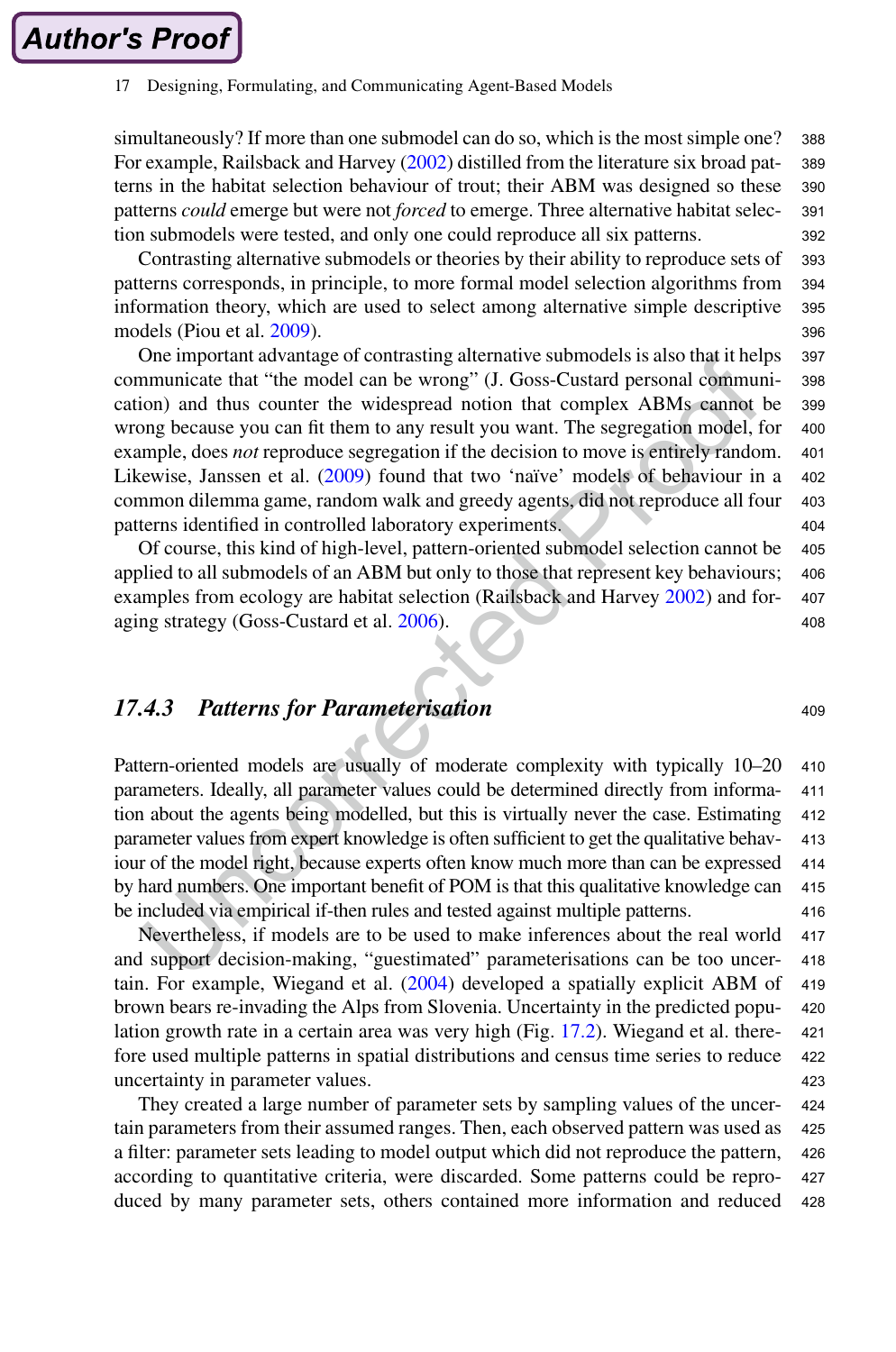<span id="page-13-0"></span>

**Fig. 17.2** Population growth rate (*red bars*) and its coefficient of variation (*black bars*) of a brown bear population as predicted by the model of Wiegand et al. (2004). Each *pair of bars* represents one set of model parameterisations, as (*left to right*) more patterns are used as "filters": parameterisations that do not reproduce the pattern are no longer used. Uncertainty decreases greatly as more patterns are used

the set of possible parameterisation more. In combination, however, only a few (typically 10–30) parameter sets fulfilled all patterns. Using only these "filtered" parameterisations strongly reduced uncertainty in the model output (Fig. 17.2). 429 430 431

0.00 <br>
0 1 2 3 4 2 3 2 2 5 5 2<br>
3 4 3 3 2<br>
Filter [c](#page-15-19)ombinations 1<br>
17.2 [P](#page-16-10)opulation growth rate (*red bors*) and its coefficient of variation (*blackbars*) of a hove<br>
17.2 Population growth rate (*red bors*) and its coeffic Again, this technique of "Monte Carlo filtering" is not new and is used in other domains under the name "inverse modelling", but Wiegand et al. (2004) first demonstrated its power for parameterising ABMs and linked it to the other two elements of POM. Inverse parameterisation, like the entire POM strategy, is independent of its origin in ecology (Grimm et al. 2005) and applicable to ABMs in general (e.g. Janssen et al. 2009). 432 433 434 435 436 437

#### **17.5 Discussion** 438

ABMs are fundamentally different from the traditional models of many fields, especially from models based on system-level equations. We now have enough experience to know that the processes of designing, building, and doing science with ABMs is different from traditional approaches. Traditional system-level models are designed and described using established "languages" such as differential equations and flow diagrams, and have their complexity determined mainly by mathematical tractability. With ABMs, we need new standards and strategies. This chapter describes two such standards and strategies that have already proven very useful. 439 440 441 442 443 444 445 446

The ODD standard addresses the need for a way to describe both the essential characteristics and the full details of an ABM. The value and success of ODD is 447 448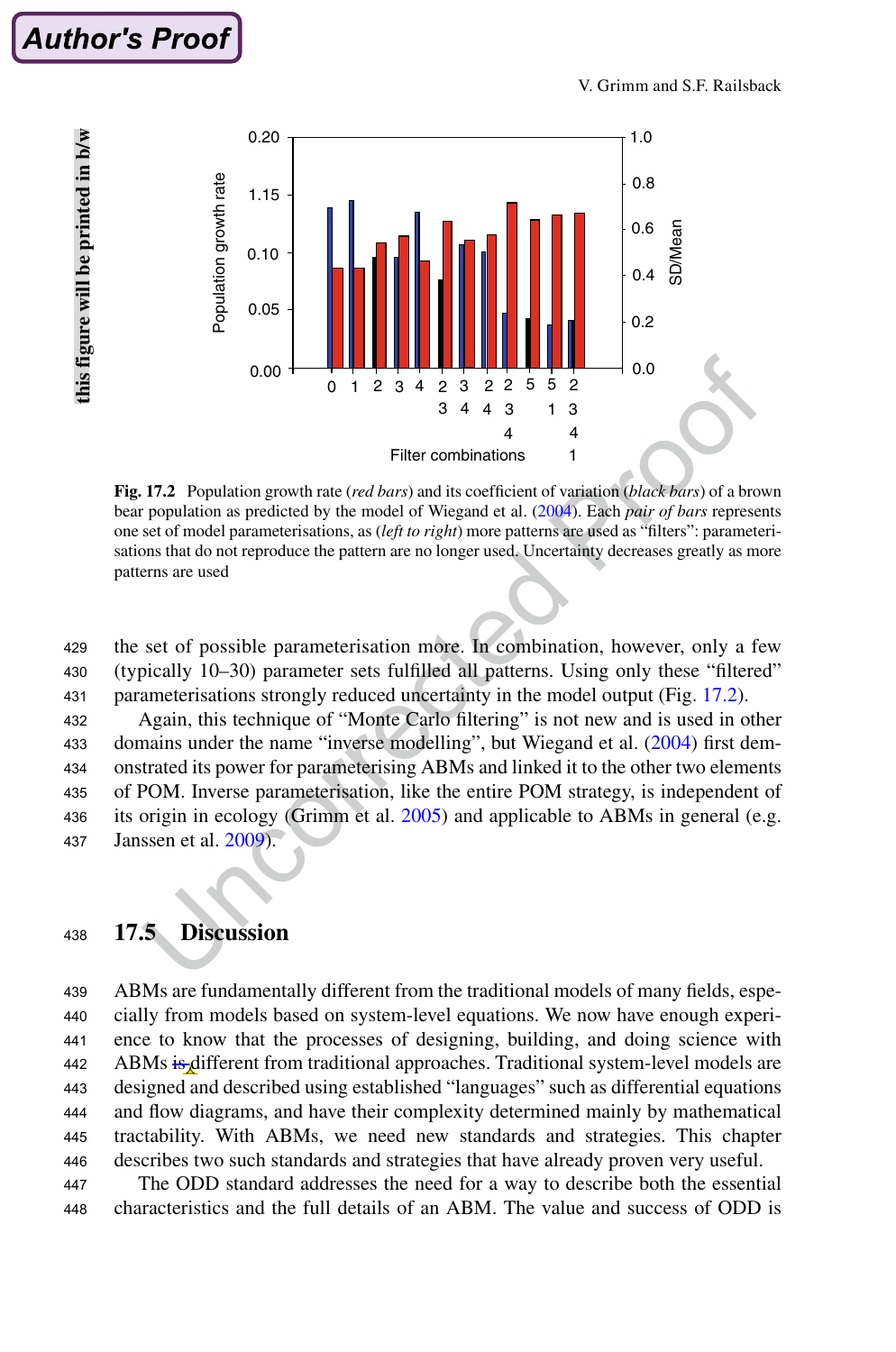- **Author's Proof** 
	- 17 Designing, Formulating, and Communicating Agent-Based Models

illustrated by how widely and rapidly it has been adopted. Benefits of ODD include allowing readers to quickly get an overview of a model's most important characteristics, providing sufficient detail for replication, and providing the modeller with a framework for thinking about and designing an ABM from the start. 449 450 451 452

The POM strategy addresses three needs in the process of designing and using an ABM. First, it helps with the fundamental model design problem: determining what entities, variables, and processes must be in a model, so it is complex enough but not unnecessarily complex. Second, it provides a way to develop and test theory: rules for how individual agents behave that are shown, via pattern-oriented analysis, to reproduce essential dynamics of the system. Finally, POM can be used to filter potential parameter values in an efficient and rigorous way. 453 454 455 456 457 458 459

466

### <span id="page-14-10"></span><span id="page-14-9"></span><span id="page-14-8"></span><span id="page-14-7"></span><span id="page-14-6"></span><span id="page-14-5"></span><span id="page-14-4"></span><span id="page-14-3"></span><span id="page-14-2"></span><span id="page-14-1"></span><span id="page-14-0"></span>**References**

| reproduce essential dynamics of the system. Finally, PONI can be used to filter                                                                                                                 | 458        |
|-------------------------------------------------------------------------------------------------------------------------------------------------------------------------------------------------|------------|
| potential parameter values in an efficient and rigorous way.                                                                                                                                    | 459        |
| Both ODD and POM seem "messier" than the standard techniques of traditional                                                                                                                     | 460        |
| modelling, but that is simply a reflection that ABMs are messier than simpler mod-                                                                                                              | 461        |
| els: if we want to model complex systems, we must use more complex models. But                                                                                                                  | 462        |
| the messiness of ABMs is exactly why we need techniques like ODD and POM: to                                                                                                                    | 463        |
|                                                                                                                                                                                                 |            |
| help us cope with the complexity. We can view these techniques as evidence of the                                                                                                               | 464        |
| establishment and acceptance of ABMs as a way of doing science.                                                                                                                                 | 465        |
|                                                                                                                                                                                                 |            |
|                                                                                                                                                                                                 |            |
|                                                                                                                                                                                                 |            |
| <b>References</b>                                                                                                                                                                               | 466        |
|                                                                                                                                                                                                 |            |
|                                                                                                                                                                                                 |            |
| Batty, M. (2005). Cities and complexity: Understanding cities through cellular automata, agent-                                                                                                 | 467        |
| based models, and fractals. Boston: The MIT Press.<br>Berger, U., & Hildenbrandt, H. (2000). A new approach to spatially explicit modelling of forest                                           | 468<br>469 |
| dynamics: Spacing, ageing and neighbourhood competition of mangrove trees. Ecological                                                                                                           | 470        |
| Modelling, 132, 287-302.                                                                                                                                                                        | 471        |
| Brown, D. G., Page, S. E., Riolo, R., & Rand, W. (2004). Agent-based and analytical modeling                                                                                                    | 472        |
| to evaluate the effectiveness of greenbelts. Environmental Modelling and Software, 19,                                                                                                          | 473        |
| 1097-1109.                                                                                                                                                                                      | 474        |
| Brown, D. G., Page, S. E., Riolo, R., Zellner, M., & Rand, W. (2005). Path dependence and the                                                                                                   | 475        |
| validation of agent-based spatial models of land use. International Journal of Geographic                                                                                                       | 476        |
| Information Systems, 19, 153-174.                                                                                                                                                               | 477        |
| Czárán, T. (1998). Spatiotemporal models of population and community dynamics. London:                                                                                                          | 478        |
| Chapman & Hall.                                                                                                                                                                                 | 479        |
| DeAngelis, D. L., & Mooij, W. M. (2003). In praise of mechanistically-rich models. In C. D. Canham,                                                                                             | 480        |
| J. J. Cole, & W. K. Lauenroth (Eds.), Models in ecosystem science (pp. 63-82). Princeton:                                                                                                       | 481        |
| Princeton University Press.                                                                                                                                                                     | 482        |
| Enquist, B. J., Brown, J. H., & West, G. B. (1998). Allometric scaling of plant energetics and popu-                                                                                            | 483        |
| lation density. Nature, 395, 163-165.                                                                                                                                                           | 484        |
| Galvão, V., & Miranda, J. G. V. (2009). Modeling the Chagas' disease after stem cell transplanta-                                                                                               | 485        |
| tion. Physica A, 388, 1747-1754.                                                                                                                                                                | 486        |
| Gamma, E., Helm, R., Johnson, R., & Vlissides, J. (1994). Design patterns: Elements of reusable                                                                                                 | 487        |
| object-oriented software. Reading: Addison-Wesley.                                                                                                                                              | 488        |
| Gilbert, N. (2008). Agent-based models. Quantitative applications in the social sciences. Thousand                                                                                              | 489        |
| Oaks: Sage.                                                                                                                                                                                     | 490        |
| Goss-Custard, J., Burton, N. H. K., Clark, N. A., Ferns, P. N., McGrorty, S., Reading, C. J.,<br>Rehfisch, M. M., Stillman, R. A., Townend, I., West, A. D., & Worrall, D. H. (2006). Test of a | 491        |
| behavior-based individual-based model: Response of shorebird mortality to habitat loss.                                                                                                         | 492<br>493 |
| Ecological Applications, 16, 2215-2222.                                                                                                                                                         | 494        |
|                                                                                                                                                                                                 |            |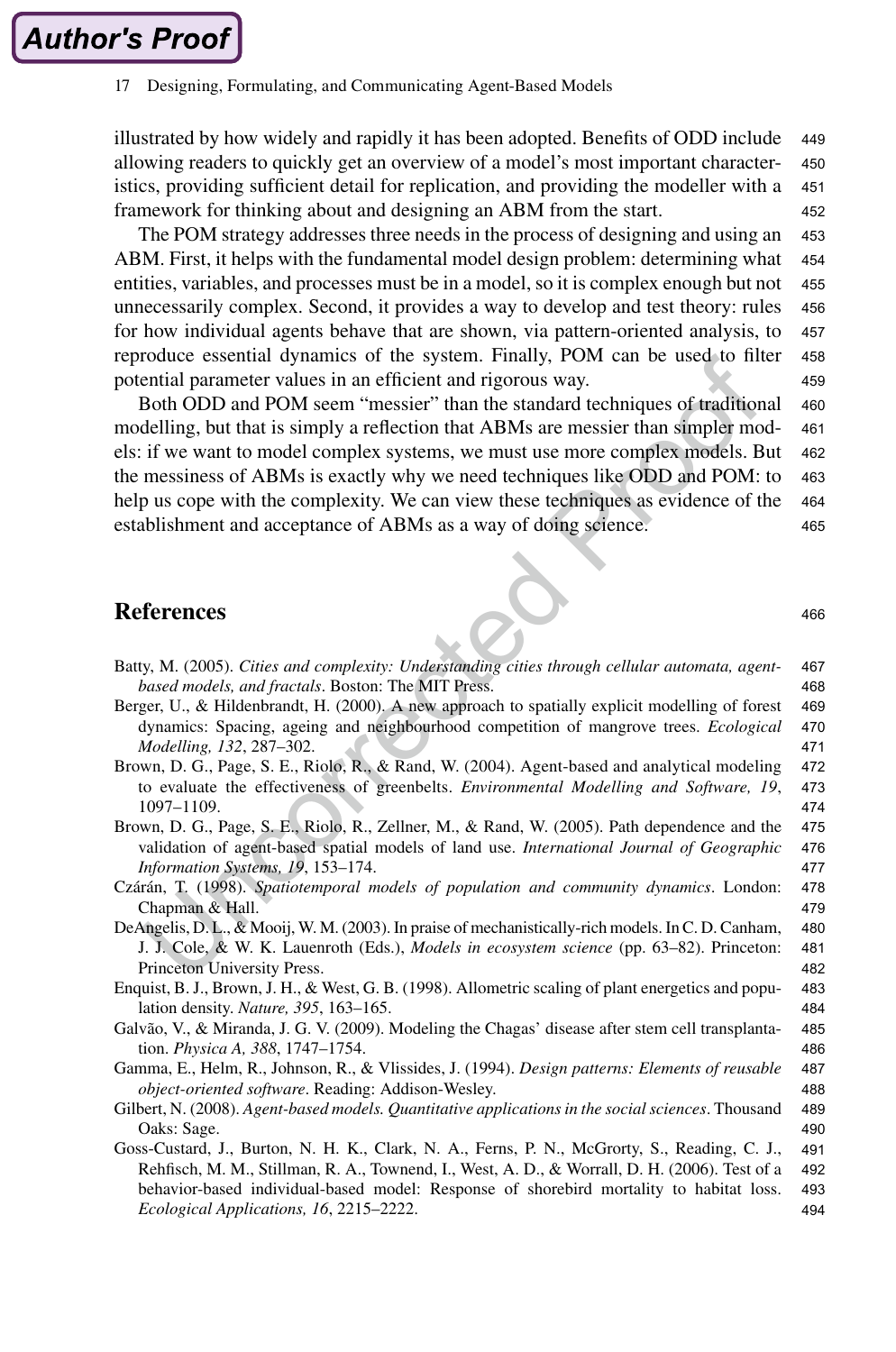- <span id="page-15-9"></span>Gotts, N. M., Polhill, J. G., & Law, A. N. R. (2003). Aspiration levels in a land use simulation. *Cybernetics and Systems, 34*, 663–683. 495 496
- <span id="page-15-0"></span>Grimm, V., & Railsback, S. F. (2005). *Individual-based modeling and ecology*. Princeton: Princeton University Press. 497 498
- <span id="page-15-20"></span>Grimm, V., Revilla, E., Berger, U., Jeltsch, F., Mooij, W. M., Railsback, S. F., Thulke, H.-H., Weiner, J., Wiegand, T., & DeAngelis, D. L. (2005). Pattern-oriented modeling of agent-based complex systems: Lessons from ecology. *Science, 310*, 987–991. 499 500 501
- <span id="page-15-2"></span>Grimm, V., Berger, U., Bastiansen, F., et al. (2006). A standard protocol for describing individualbased and agent-based models. *Ecological Modelling, 198*, 115–126. 502 503
- <span id="page-15-3"></span>Grimm, V., Berger, U., DeAngelis, D. L., Polhill, G., Giske, J., & Railsback, S. F. (2010). The ODD protocol for describing individual-based and agent-based models: A first update. *Ecological Modelling, 221*(23), 2760–2768. doi:10.1016/j.ecolmodel.2010.08.019. 504 505 506
- <span id="page-15-13"></span>Guzy, M.R., Smith, C.L., Bolte, J. P., Hulse, D. W., & Gregory, S. V. (2008). Policy research using agent-based modeling to assess future impacts of urban expansion into farmlands and forests. *Ecology and Society*, 13, 37. [online] URL: http://www.ecologyandsociety.org/vol13/iss1/art37/ 507 508 509
- <span id="page-15-1"></span>Hales, D., Rouchier, J., Edmonds, B. (2003). Model-to-model analysis. *Journal of Artificial Societies and Social Simulation,* 6, URL: http://jasss.soc.surrey.ac.uk/6-4/5.html 510 511
- <span id="page-15-15"></span>Heine, B.-O., Meyer, M., & Strangfeld, O. (2007). Das Konzept der stilisierten Fakten zur Messung und Bewertung wissenschaftlichen Fortschritts. *Die Betriebswirtschaft, 67*, 583–608. 512 513
- <span id="page-15-12"></span><span id="page-15-4"></span>Hellweger, F. L., Kravchuk, E. S., Novotny, V., & Gladyshev, M. I. (2008). Agent-based modeling of the complex life cycle of a cyanobacterium (*Anabaena*) in a shallow reservoir. *Limnology and Oceanography, 53*, 1227–1241. 514 515 516
- Ecological Modelling, 22(125), 2760-2768. doi:10.1016/j.ccoimode:120100.8.019,<br>considerated product and the system in the system of the system busines. N. R. S. C. (2008). Policy research using the hassed modelling to ass Janssen, M. A., Alessa, L. N., Barton, M., Bergin, S., & Lee, A. (2008). Towards a community framework for agent-based modelling. *Journal of Artificial Societies and Social Simulation, 11*(2), 6. http://jasss.soc.surrey.ac.uk/11/2/6.html. 517 518 519
- <span id="page-15-19"></span>Janssen, M. A., Radtke, N. P., & Lee, A. (2009). Pattern-oriented modeling of common dilemma experiments. *Adaptive Behavior, 17*(6), 508–523. doi:10.1177/1059712309342488. 520 521
- <span id="page-15-17"></span>Kaldor, N. (1961). Capital accumulation and economic growth. In F. A. Lutz & D. C. Hague (Eds.), *The theory of capital* (pp. 177–222). London: Macmillan. 522 523
- <span id="page-15-6"></span>Parker, D. C. (1999). Landscape outcomes in a model of edge-effect externalities: A computational economics approach. *SFI Publication 99-07-051*. Santa Fe: Santa Fe Institute. http://www. santafe.edu/sfi/publications/Working-Papers/99-07-051.pdf 524 525 526
- <span id="page-15-7"></span>Parker, D. C., & Meretsky, V. (2004). Measuring pattern outcomes in an agent-based model of edge-effect externalities using spatial metrics. *Agriculture, Ecosystems and Environment, 101*, 233–250. 527 528 529
- <span id="page-15-18"></span>Piou, C., Berger, U., & Grimm, V. (2009). Proposing an information criterion for individual-based models developed in a pattern-oriented framework. *Ecological Modelling, 220*, 1957–1967. 530 531
- <span id="page-15-16"></span>Platt, J. R. (1964). Strong inference. *Science, 146*, 347–353. 532
- <span id="page-15-8"></span>Polhill, J. G., Gotts, N. M., & Law, A. N. R. (2001). Imitative versus nonimitative strategies in a land use simulation. *Cybernetics and Systems, 32*, 285–307. 533 534
- <span id="page-15-10"></span>Polhill, J. G., Parker, D. C., & Gotts, N. M. (2005). Introducing land markets to and agent based models of land use change. In K. G. Troitzsch (Ed.), *Representing social reality: Pre-proceedings of the third conference of the European Social Simulation Association* (pp. 150–157). Koblenz: Dietmar Fölbach. 535 536 537 538
- <span id="page-15-5"></span>Polhill, J. G., Brown, D. G., & Grimm, V. (2008a). Using the ODD protocol for describing three agent-based social simulation models of land use change. *Journal of Artificial Societies and Social Simulation*, *11* URL: http://jasss.soc.surrey.ac.uk/11-2/3.html 539 540 541
- <span id="page-15-11"></span>Polhill, J. G., Parker, D. C., & Gotts, N. M. (2008b). Effects of land markets on competition between innovators and imitators in land use: Results from FEARLUS-ELMM. In C. Hernandez, K. Troitzsch, & B. Edmonds (Eds.), *Social simulation technologies: Advances and new discoveries* (pp. 81–97). New York: IGI Global. 542 543 544 545
- <span id="page-15-14"></span>Premo, L. S., & Hublin, J.-J. (2009). Culture, population structure, and low genetic diversity in Pleistocene hominins. *PNAS, 106*, 33–37. 546 547